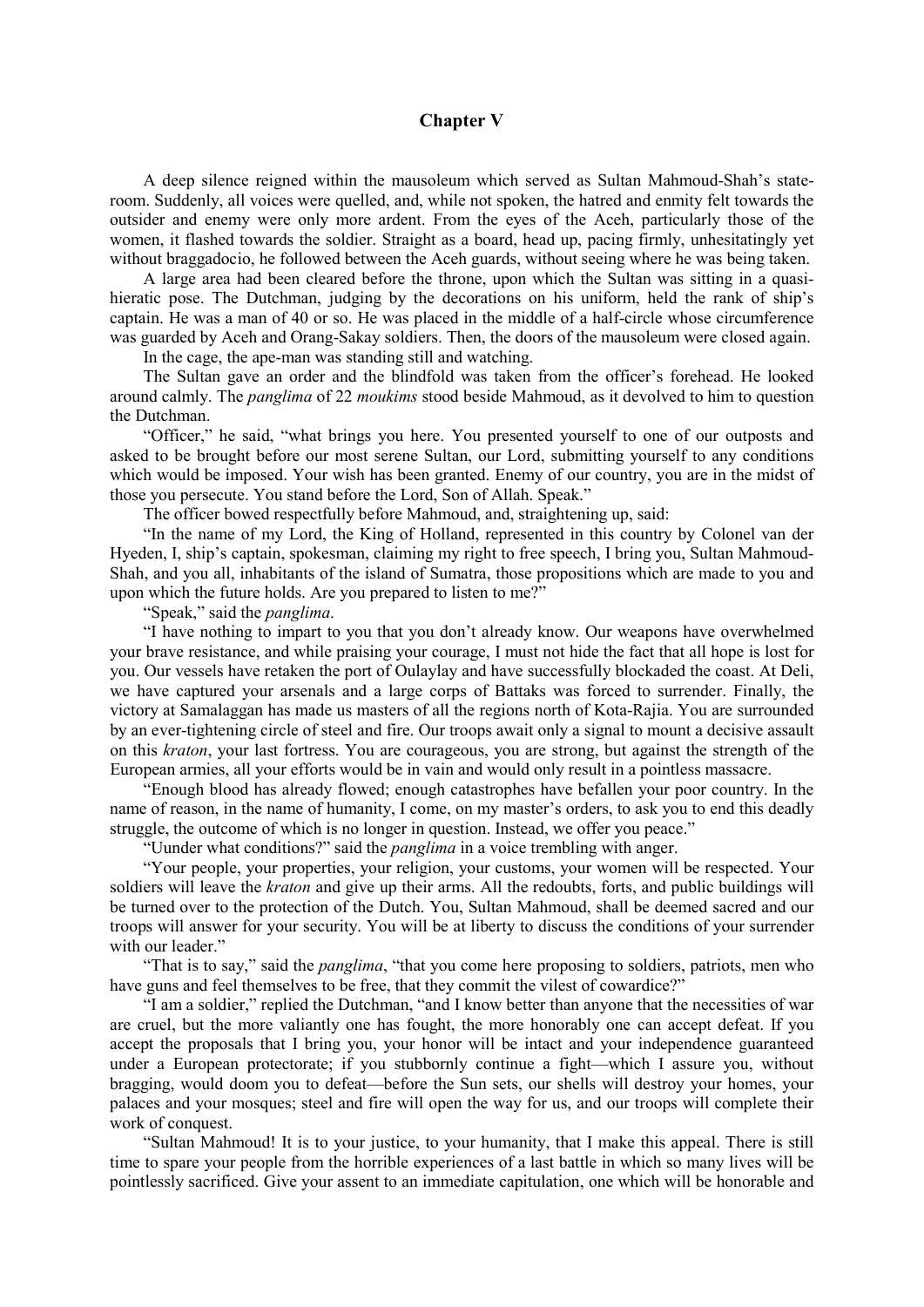which, I pledge in the name of my master, will not hurt your feelings of righteous pride. Europeans will then enter no longer as enemies, but as friends and protectors."

As he spoke, without raising his voice, in an even and firm tone, a fever appeared to possess all the listeners. They did not interrupt him, but their looks, their gestures, their hands worrying about their weapons, the twitching of their limbs, all pointed to their growing rage being ready to explode.

But the one who was least able to control himself was the Sultan.

Unmindful of his dignity, he leapt to his feet, and, arming himself with a nearby saber, he ran to the officer and struck him full on the forehead, shouting:

"Dog! How dare you insult me with your disgraceful proposals? Die then!—and so all those who dare insult the noble Aceh."

In an instinctive gesture, the officer had turned aside the weapon, which glanced off his skull, scraping along his skin. Blood came forth from the wound. He cried out:

"This is a most cowardly act! I am here as a peace envoy, protected by sacred law. You have no right to lay a hand on me!"

The *panglimas* threw themselves before the Sultan and were barely able to contain him. They were displeased to see the Son of Allah lower himself to taking on an executioner's role.

"You who listen to me!" continued the officer, whose bloodied face was a terrible sight, "already, in the past, you have killed my wife and children! Are you nothing but a race of assassins?"

At that moment, a high pitched, heart-rending cry rang out. Parting the Sakay ranks, who, in their keen interest in the scene, had somewhat relaxed their vigilance, Mayha, pale and disheveled, ran to the officer and threw herself in his arms, shouting:

"Wilhelm! My Wilhelm! You're alive! O save me! Save your children!"

"Luisa!" the officer cried out in turn, hugging her to his chest. Thus, in the past, had the husband believed his wife and his dear children to have been massacred; and so she had been convinced that the same fate had happened to him. But now, they were reunited after so many years, in yet an even more tragic circumstance.

At first, Mayha, dispirited, broken, had not paid any attention to the scene which was going on. Her mind distracted, sluggish, she had barely heard the words which were spoken. Then, all of a sudden, she seemed to recognize the voice that was speaking; she had given ear to it and, suddenly, when the officer, overcome with despair, had spoken these words: "My wife, my children!" she had woken from her torpid state as from an electric shock.

The impossible might be true! The dead had risen from their tombs! And now, both of them were clasped in each other's arms, in the middle of this hostile, maddened crowd which roared like a host of wild beasts. The *panglima* of the 22 *moukims* was trying in vain to calm the crowd down. Igli-Otou, the madman, cried out:

"To the Toko! To the Toko! All of you! The man, the woman, the children! Sakay, Aceh, avenge yourselves and make Antou look upon us with favor ! Death to them! Death!"

At his barking voice, which rang out like a bugle, a rush started in the previously hesitant masses. In the blink of an eye, Wilhelm, Mayha, who, for the first time in years, had rediscovered her true name—Luisa—the tiny George and poor Margaret, whose weaponless father could not even attempt to defend, were grabbed and taken away towards the execution grounds on the Toko plaza, littered with low-set huts, stores and tents. In an instant, the mausoleum was empty, the Sultan himself having been drawn along with the crowd towards the plaza.

None had considered the ape-man who was still in his cage, behind the metal grillwork. He then arched his back, braced his arms against the steel bars, and, in a superhuman effort, his enormous muscles tightened. The bars, bending under this astonishing force, twisted and broke. An opening was made.

But the creature was large, his shoulders wide, his chest colossal. Nonetheless, he managed to slip out, bruising himself, tearing his skin and drawing blood, but this did not prevent him from pushing his frame up against the steel and forcing it to spread apart. He found himself outside, standing in the middle of the stones which marked the tombs of the Sultans. For a moment, he paused before these gold-inlaid and jewel-incrusted markers, as if pondering something. He also looked around, curiously, as if hypnotized by the gold and ruby-laden oriental ornamentation. Then, he shook his head, reached the door, which the crowd had left open, and slipped through the trees behind the straw huts, crawling or jumping, moving forward.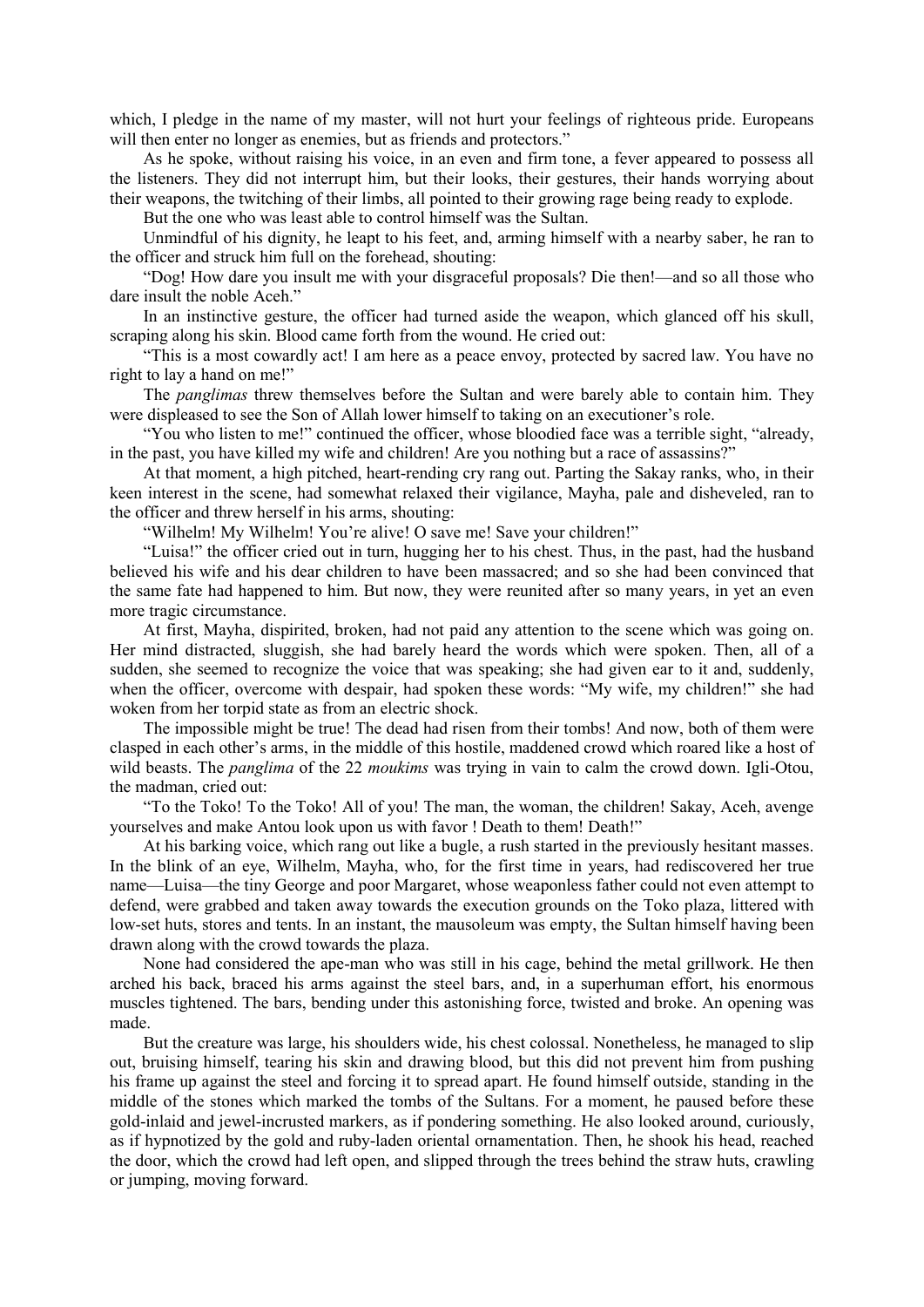Meanwhile, the Orang-Sakay, satisfied at last to have their hands on their victims, dragged them along to the execution grounds. They arrived, and, in the middle of a quickly improvised circle, the two Europeans and their children were grouped together, waiting for the final blow.

A short deliberation occurred: a huge Sakay, bearing a two-handed saber, was to fill the office of executioner. The crowd was howling with impatience. Why such a delay? Why had one not been stuck down yet? Why could the people not yet throw themselves upon the corpses and fight it out for a bloody trophy?

Two of the *panglimas* had approached Igli-Otou and were involved in a heated discussion. Evidently, they were proposing something which he refused to accept. But the Aceh leaders, joining the *panglimas*, were addressing themselves to the Sakay chiefs, trying to convince them—but of what?

It was this: less naive than the crowd, the *panglimas* had understood that the words of the European were no mere bluster. What he had said was true: the Dutch would, under the protection of their artillery, deliver a furious assault upon the city, and, as valiant as the defenders of Koto-Rajia might prove, the outcome of the battle was not in doubt.

But a way of turning this defeat into a victory presented itself. A number of things come about by happenstance. The dramatic recognition of husband and wife, of father and children, exposed a situation from which a marvelous, foolproof advantage could be taken: it was a gift from God to the besieged—why throw it away? And the *panglimas* finally won their point. Igli-Otou allowed himself to be convinced and, strong in his undisputed authority, he quelled the crowd's impatience and restlessness. Then, Toukou Polim, *panglima* of the 22 *moukims*, approached the Dutch officer, Wilhelm Villiers.

The latter, prepared for death, had had to a final exchange with his beloved Luisa, in which they had expressed all the emotions of their past, remembered their former happiness, their trials, and their sufferings. In a few words, they exchanged thoughts which encompassed years. The mother, forgetful of the peril, held little Margaret, who—as such mercies are afforded to infants—was asleep. George, pale, already understanding, but putting on a good face, held his father's hand and gazed upon him with loving eyes.

"Captain," said Toukou Polim, "will you allow me a moment to talk to you."

Wilhelm's smile was full of irony.

"There is nothing I can refuse you," he said. "What do you wish from me?"

Then, taking him aside and speaking in a low and hurried voice, Toukou Polim explained to him that he was lost: his death, that of his wife and children, was only minutes away; yet, he could save himself and those he loved.

The Dutchman looked attentively upon this tanned and wrinkled face, on which one could only read wiliness and lies.

"What must I do for that?" he asked.

"Return to your camp and announce that we will offer our submission."

The officer, momentarily perplexed, looked at him in surprise.

"Let the Dutch enter our city, not as enemies, but as friends, as you yourself stated; let your leaders come first to discuss the terms of our capitulation; let your sailors come amongst us confident, not as soldiers ready for carnage, but as brothers. We wish to deal in particular with Colonel van der Heyden—personally. Persuade him to come here as an ally, a protector, with an escort that represents neither a provocation nor a threat—such is the mission we offer you, Captain, and should you accept it, you will be freed."

Wilhelm now understood: what they were proposing was simply a shameful betrayal, to draw the Colonel and the top officers of the Dutch army into an ambush. The long-ago massacre, from which he had miraculously escaped, would occur all over again. However, he pretended to not have caught his interlocutor's lies.

"What of my wife and my children?" he asked.

"You will agree that it is fair that we keep them as hostages. If you promise to bring us the Colonel and his entourage, under peaceful conditions, and have not deceived us, we will honor our promise and free them too. However, if unlike what we have agreed upon, your countrymen arrive here as enemies..."